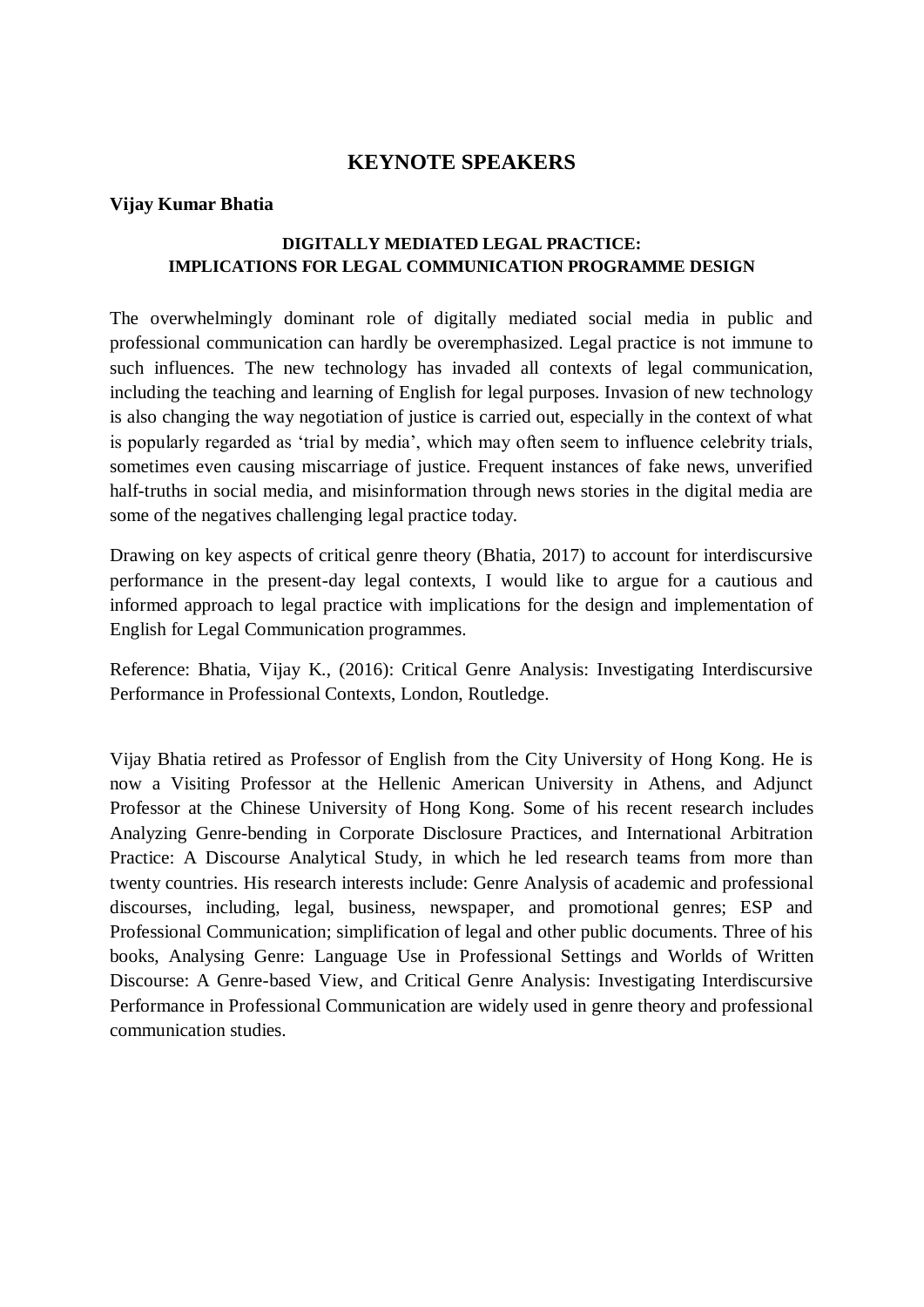## **Gordon Y. Lingard**

#### **LEGAL ENGLISH, ITS ORIGINS, EVOLUTION AND DIVERGENCE**

Legal English has some origins in the Anglo- Saxon Courts which had discrete terminology with Norse and Germanic linguistic origins. From the Norman Conquest in 1066 Norman French, with Latin linguistic influence became the *lingua franca* of both the Royal Court and the courts of justice. Some Anglo Saxon was incorporated and became part of the lexicon. *Magna Carta* (1215) was written in Latin.

As English became used in the Parliament and the Royal Court it came to be adopted in the courts of law and so "legal English "with its rich mix of language and terminology derived from versions of Latin French and Germanic languages began to develop and flourish in England, Wales, Ireland and later in Britain's growing overseas colonies. Scotland however having a separate legal system based more on Roman than Common Law retained its own discrete, and to some ears "unusual", legal terminology.

Divergence began first with the United States becoming independent where terms were used differently. The role of *Sheriff* (an Anglo-Saxon word) is different in the USA, Scotland and England respectively. Old language was retained in some jurisdictions whilst elsewhere it was modernised *– Pursuers, Plaintiffs and Claimants*; *Garnishee, Garnishment and Third Party Debt Orders*.

Once English was adopted as an official language of the European Union as a result of complexities of translation not only of words but of legal concepts evolved and so what might be called "*Brussels Legal English* " began to evolve. The big question is with "*Brexit"," Quo Vadis legum linguam nunc anglicus"* Where do we go from here ?

Gordon Lingard is a retired judge; LL.B.(Hons) London University (as an external student) in 1970; fourth in order of merit (First Class Honours) Law Society Finals 1971; admitted as a Solicitor of the Supreme Court of Judicature 1973. He became a partner in 1975 and by 1993 the firm had 14 partners, 8 Associates & 70 staff; specialised in Civil and Family litigation and was part of a team in a multimillion class action against the then Ministry of Agriculture. In 1979 -88 in local politics as a Borough Councillor and in 1988 appointed a Deputy District Judge. In 1993 -2014 Gordon worked as a full time District Judge County and Family Courts; in 2007 asa Judge of the Court of Protection. In 1997-2011 he worked as an Assistant Secretary of the Association of Her Majesty's District Judges. He was also a Judicial College Tutor (Civil continuation training and Deputy District Judge Induction) and a Judicial College /UK representative at EJTN " steering " meetings in Krakow, Rome and Trier. Since retiring in 2014 he continues to sit as a Deputy District Judge as and when required. From 1997 to date he lectured at the ENM Paris (in the early years in French) and Bordeaux. In 2014 he was the Slynn Foundation Trainer *Judicial Ethics* in Tirana. 2013- 2017 *Legal English* trainer at INM Bucuresti. 2018 Legal Expert " *Judicial Cooperation Civil matters"* EJTN Bucuresti

He is reasonably fluent in French and has a working knowledge of Italian and German. He attended judicial conferences in Brussels, Brno, Bologna, Rome, Bucuresti, Paris, Rennes, Edinburgh and Belfast; 2 week *stage* in la Rochelle; study visits to both CJEU and the Court of Human Rights.

He serves as a Trustee and Vice Chair of a Relationship Counselling Charity, enjoys travel, gardening and Choral Singing of Ecclesiastical Music, is married with two married daughters and 4 grandchildren.